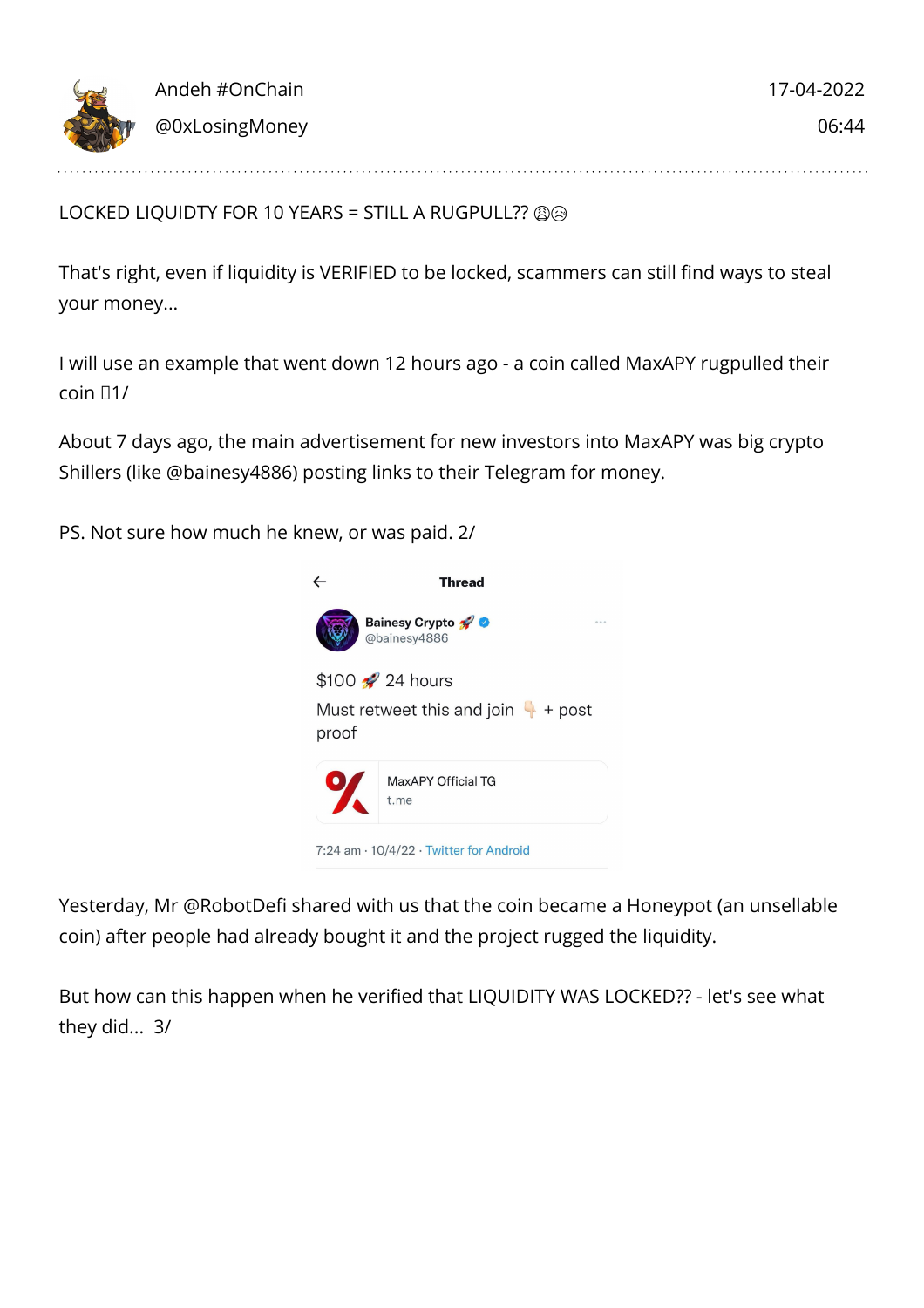|                                                      | 3:35                                                                             |                                                                |                  |  |  |  |  |
|------------------------------------------------------|----------------------------------------------------------------------------------|----------------------------------------------------------------|------------------|--|--|--|--|
| $\leftarrow$<br><b>Thread</b>                        |                                                                                  |                                                                |                  |  |  |  |  |
| <b>Defi Robot the Professional</b><br><br>@RobotDefi |                                                                                  |                                                                |                  |  |  |  |  |
|                                                      | Looks like MaxAPY turned into a<br>honeypot.<br>Geez. #DeFi be rough these days. |                                                                |                  |  |  |  |  |
|                                                      | ⑦ MaxAPY > □ M                                                                   |                                                                | Balance: 21,2649 |  |  |  |  |
|                                                      |                                                                                  |                                                                | 21.264<br>(MAX)  |  |  |  |  |
|                                                      |                                                                                  | <b>Add a send (optional)</b>                                   |                  |  |  |  |  |
|                                                      | Balance: 0.0567297<br>BNB v                                                      |                                                                |                  |  |  |  |  |
|                                                      | 0.129046                                                                         |                                                                |                  |  |  |  |  |
|                                                      | <b>Price</b>                                                                     | 164.777 MaxAPY per BNB + C                                     |                  |  |  |  |  |
|                                                      | <b>Slippage Tolerance</b>                                                        |                                                                | 49%              |  |  |  |  |
|                                                      | Enabled                                                                          |                                                                | <b>Swap</b>      |  |  |  |  |
|                                                      |                                                                                  |                                                                |                  |  |  |  |  |
|                                                      | ⋒                                                                                | Unknown error: "PancakeLibrary:<br>INSUFFICIENT_INPUT_AMOUNT". |                  |  |  |  |  |
|                                                      | Tweet your reply                                                                 |                                                                |                  |  |  |  |  |
| ſo                                                   |                                                                                  |                                                                |                  |  |  |  |  |

First of all, I used @Token\_Sniffer to find the contract.

This is the main LP contract: 0xcb6cd204d783dc8d66896a6def5867d332228d7b

Originally, this locked over 90% of the tokens...

4/

| $\sim$<br>Token MaxAPY (1)                                                          |                                      |                        | Gaming v<br>Exchange v<br>Earn ~<br>Buy $\sim$ |  |  |  |  |
|-------------------------------------------------------------------------------------|--------------------------------------|------------------------|------------------------------------------------|--|--|--|--|
| Sponsored: $\cdot$ Binance - Join the world's largest crypto exchange. Sign Up Now. |                                      |                        |                                                |  |  |  |  |
| Overview BEP-20                                                                     |                                      | <b>Profile Summary</b> | $O \left( \frac{1}{2} \right)$                 |  |  |  |  |
| PRICE<br>\$0.00 @ 0.000000 BNB                                                      | FULLY DILUTED MARKET CAP @<br>\$0.00 | Contract:              | 0xcb6cd204d783dc8d66896a6def5867d332228d7b     |  |  |  |  |
| <b>Total Supply:</b>                                                                | 573.284.1064 MaxAPY (1)              | Decimals:              | 5                                              |  |  |  |  |
| Holders:                                                                            | 2.181 addresses                      | Social Profiles:       | Not Available, Update ?                        |  |  |  |  |
|                                                                                     |                                      |                        |                                                |  |  |  |  |

I went and verified this on Pinksale @pinkecosystem and found that this is infact locked until APRIL 2032 - 10 YEARS FROM NOW!

You can see this yourself in the image below, along with the LP contract owner's address.

Let's follow the owner's movements... 5/

| Lock info                  |                                            |
|----------------------------|--------------------------------------------|
| <b>Total Amount Locked</b> | 0.00294455371836393                        |
| <b>Total Value Locked</b>  | \$632,061                                  |
| Owner                      | 0x8061D7e6fd3bc85267f92b2F2357c22c70e23404 |
| Lock Date                  | 2022.04.11 21:00 UTC                       |
| <b>Unlock Date</b>         | 2032.04.08 21:00 UTC (in 10 years)         |

Remember his address is 0x8061d7e6fd3bc85267f92b2f2357c22c70e23404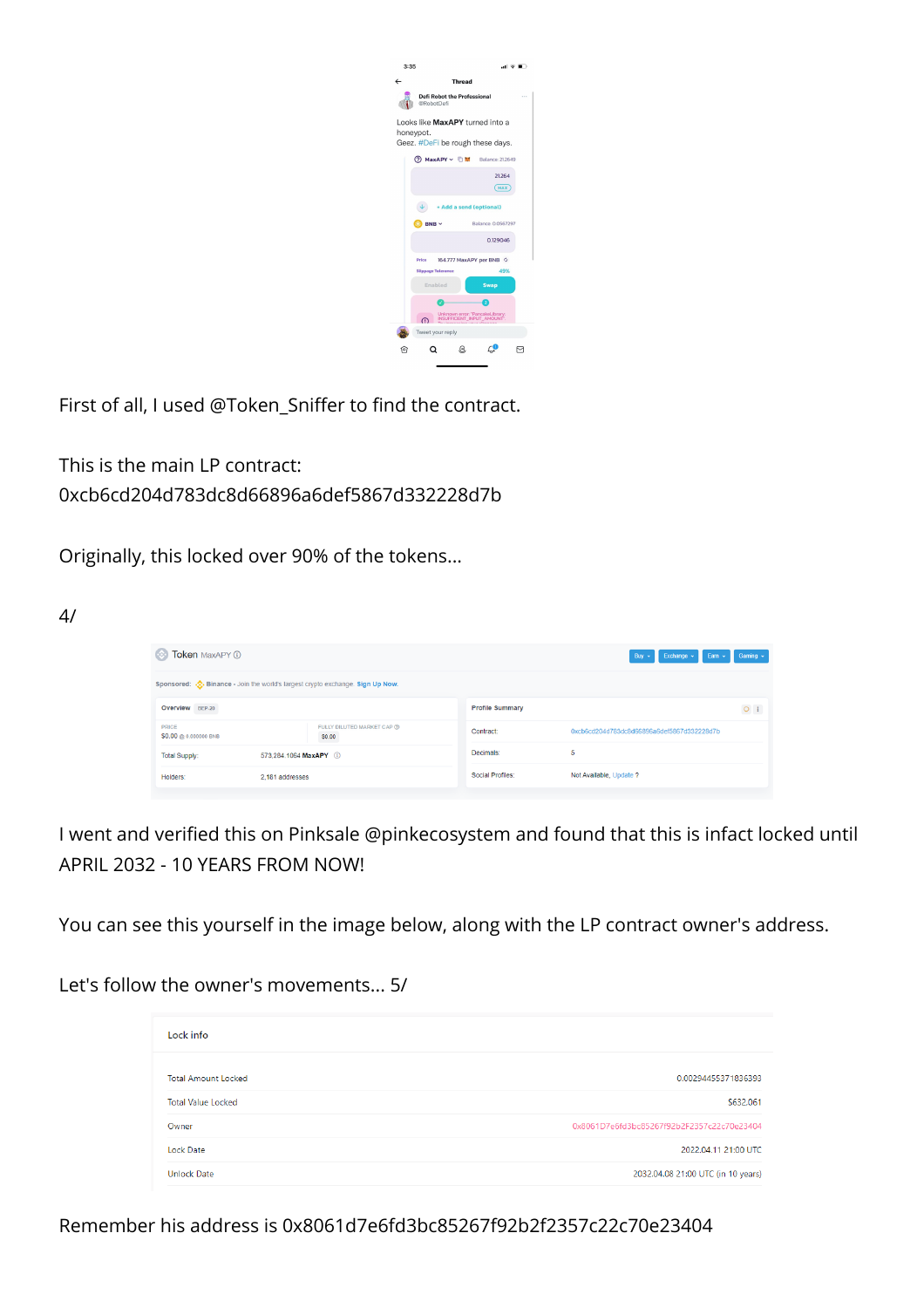15 days ago, he entered a NEW COMMAND into the Liquidity Pool contract "Set Whitelist" and whitelisted his own address, so now he can get funds out of the contract! Look at images below<sub>6/</sub>



1 day and 4 hours ago, his wallet now removes 10 BNB (\$4,300) from the LP - which is locked to everyone else.

Interesting... 7/

o 0xfa6b46a4798e6a2856... SwapExactETHE. 16983263 1 day 4 hrs ago 0x8061d7e6fd3bc85267f... our @PancakeSwap: Router v2 10 BNB 0.00082439

But, he's not alone, the owner's wallet (ending in 3404) sends this 10 BNB to a buddy (ending in 5d7c).

He sends this new address 10 BNB as seen below, and he wants his buddy to be whitelisted too... 8/

| $\circ$ | 0xea3b144d2e0b02e674   | Transfer | 16985418 | 1 day 2 hrs ago | 0x8061d7e6fd3bc85267f | out 0x71ab48fdce2fb89e39e | 9 BNB      | 0.000105 |
|---------|------------------------|----------|----------|-----------------|-----------------------|---------------------------|------------|----------|
|         | @ 0x5886b51ae8ed1dde24 | Transfer | 16985356 | 1 day 2 hrs ago | 0x8061d7e6fd3bc85267f | out 0x71ab48fdce2fb89e39e | <b>SNB</b> | 0.000105 |

The owner again modifies the contract and gives his buddy (5d7c) whitelist rights to the Liquidity Pool.

So now they can both access the funds together - while it is locked to everyone else.

But how do they turn this into an unsellable honeypot?  $\Box$  9/

|                      | Function: setWhitelist(address _addr)                             |                                                                      |  |
|----------------------|-------------------------------------------------------------------|----------------------------------------------------------------------|--|
| MethodID: 0x854cff2f |                                                                   | [0]: 0000000000000000000000071ab48fdce2fb89e39e888b94557bacdb5835d7c |  |
|                      | View Input As $\sim$ $\blacksquare$ $\clubsuit$ Decode Input Data |                                                                      |  |

13 hours ago, the owner modifies the contract and jacks up the "sell\_fee" to 1000 - making sure no one else can sell their coins but these two muppets.